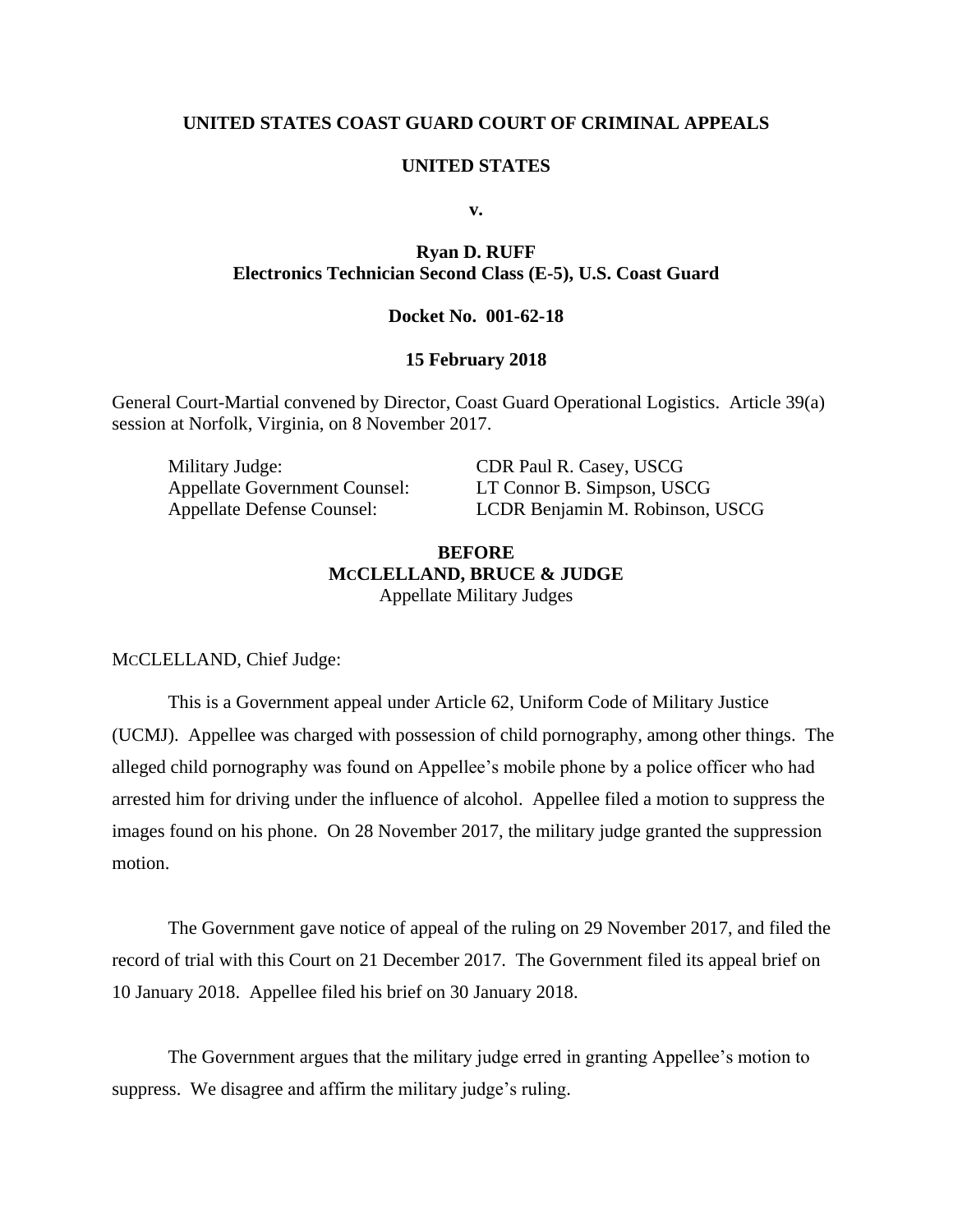#### **Facts**

Appellee was arrested by a Massachusetts State Police trooper for driving under the influence of alcohol. He was taken to the state police barracks, where he was booked and required to post bond. He called his wife to come to the police barracks. His wife lost her way, and after more than one phone conversation, eventually Appellee asked the trooper to give his wife directions, handing the trooper his phone; his wife was already on the phone. After giving the wife initial directions, the trooper placed the phone (in speakerphone mode) on "mute" and turned to other activities. The trooper testified that when the wife again spoke, the trooper attempted to unmute the phone without looking at it, was unsuccessful, and when he then looked at the phone, he saw displayed on it an image of child pornography. Measures to seize the evidence of child pornography followed.

## **Discussion**

Under Article 62, we act only with respect to matters of law. We are bound by the military judge's factual determinations unless they are unsupported by the record or clearly erroneous. *United States v. Pugh*, 77 M.J. 1, 3 (C.A.A.F. 2017) (citing *United States v. Gore*, 60 M.J. 178, 185 (C.A.A.F. 2004)). In reviewing a ruling on a motion to suppress, we consider the evidence in the light most favorable to the prevailing party. *Id.* (quoting *United States v. Buford*, 74 M.J. 98, 100 (C.A.A.F. 2015); *United States v. Reister*, 44 M.J. 409 (C.A.A.F. 1996). Further, we review factfinding under the clearly-erroneous standard and conclusions of law de novo. *United States v. Wicks*, 73 M.J. 93, 98 (C.A.A.F. 2014) (quoting *United States v. Baker*, 70 M.J. 283, 287 (C.A.A.F 2011)); *United States v. Ayala*, 43 M.J. 296, 298 (C.A.A.F. 1995).

The Fourth Amendment to the Constitution protects individuals from unreasonable searches and seizures. Challenges to evidence allegedly obtained from unlawful searches and seizures are litigated in accordance with Military Rule of Evidence 311. In a case involving the actions of an official of a State or any subdivision of a State, a search or seizure is unlawful if it is conducted in violation of the Constitution or relevant principles of law applied in federal criminal court cases. Military Rule of Evidence (M.R.E.) 311(b)(2), Manual for Courts-Martial, United States (2016 ed.).

2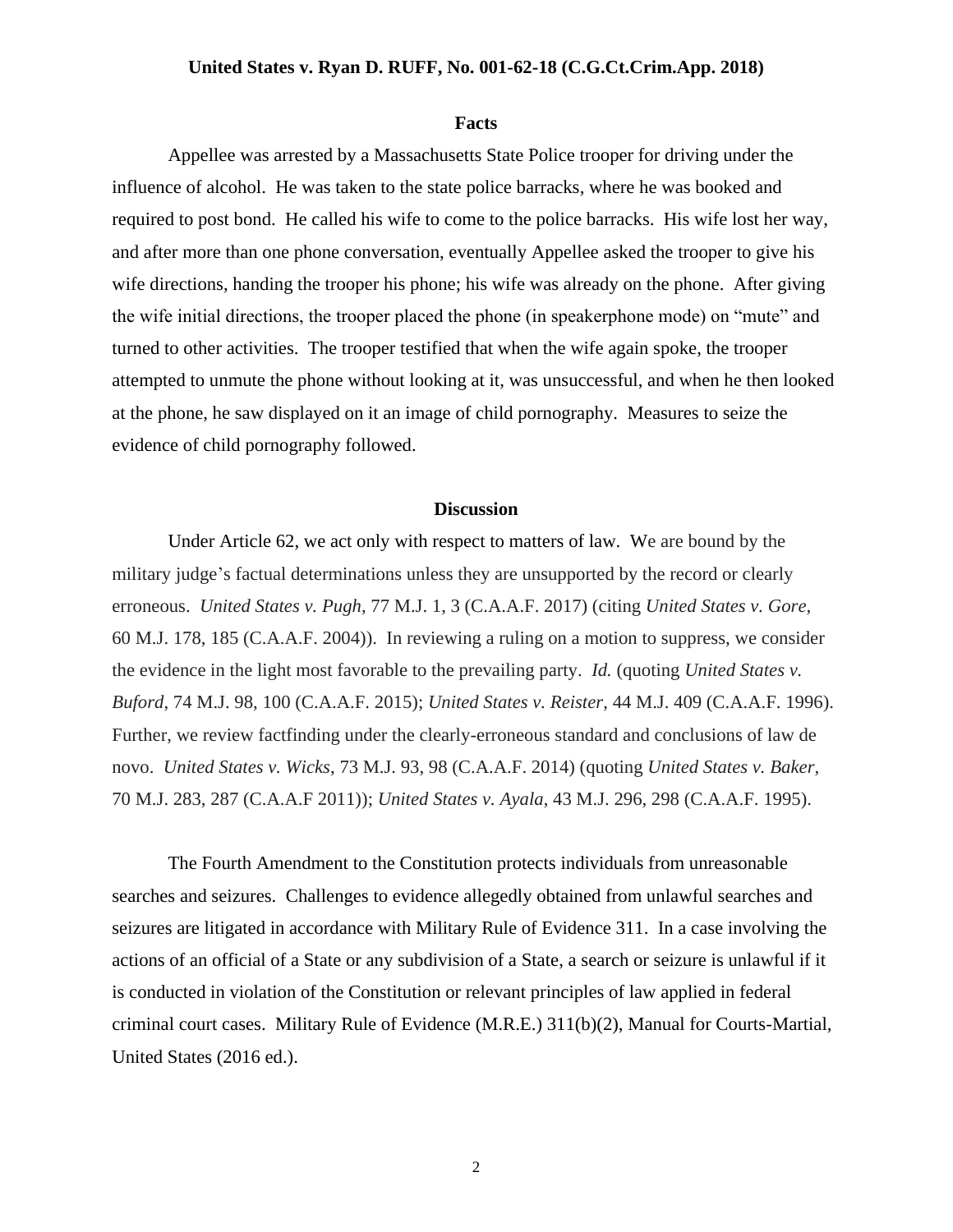In the absence of a warrant, a government search is presumed unreasonable unless it falls within an exception; when offering evidence from a warrantless search against an accused, the Government bears the burden of establishing that an exception applies. *Wicks*, 73 M.J. at 99 (citing *Katz v. United States*, 389 U.S. 347, 357 (1967); *United States v. Basinski*, 226 F.3d 829, 833 (7th Cir. 2000); *Coolidge v. New Hampshire*, 403 U.S. 443, 455 (1971)). A search to which an accused consented is one exception; the Government must prove consent by clear and convincing evidence. M.R.E. 314(e)(5).

Further, evidence that is in plain view in the course of otherwise lawful and reasonable activity may be seized without a warrant, assuming there is probable cause to seize it. M.R.E. 316(c)(5)(C); *Horton v. California*, 496 U.S. 128 (1990). "It is, of course, an essential predicate to any valid warrantless seizure of incriminating evidence that the officer did not violate the Fourth Amendment in arriving at the place from which the evidence could be plainly viewed." *Id.* at 136. Furthermore, "the officer . . .must also have a lawful right of access to the object itself." *Id.* at 137.

Finally, the Government bears the burden of establishing, among other things not relevant in this case, that seized evidence was not obtained as a result of an unlawful search or seizure. M.R.E. 311(d)(5)(A).

In the court below, the Government argued that Appellee consented to whatever search of his phone occurred, and that the trooper inadvertently discovered the child pornography, thus placing it within the plain view doctrine. (Appellate Ex. 51.)

The military judge rejected the notion that Appellee granted consent to search his phone when he handed it to the trooper to talk with his wife. And the military judge was not convinced that the images of child pornography at issue were uncovered by the trooper without the trooper's manipulating the phone.<sup>1</sup> That is, he was not convinced that there was no search or that the evidence was in plain view.

<sup>&</sup>lt;sup>1</sup> "[T]he Court is not convinced, by a preponderance of the evidence, that this evidence was not found without [the trooper] manipulating the accused's iPhone in a manner that is inconsistent with his testimony, as such the pictures would not have been discovered in plain view." (Appellate Ex. 52 at 7.)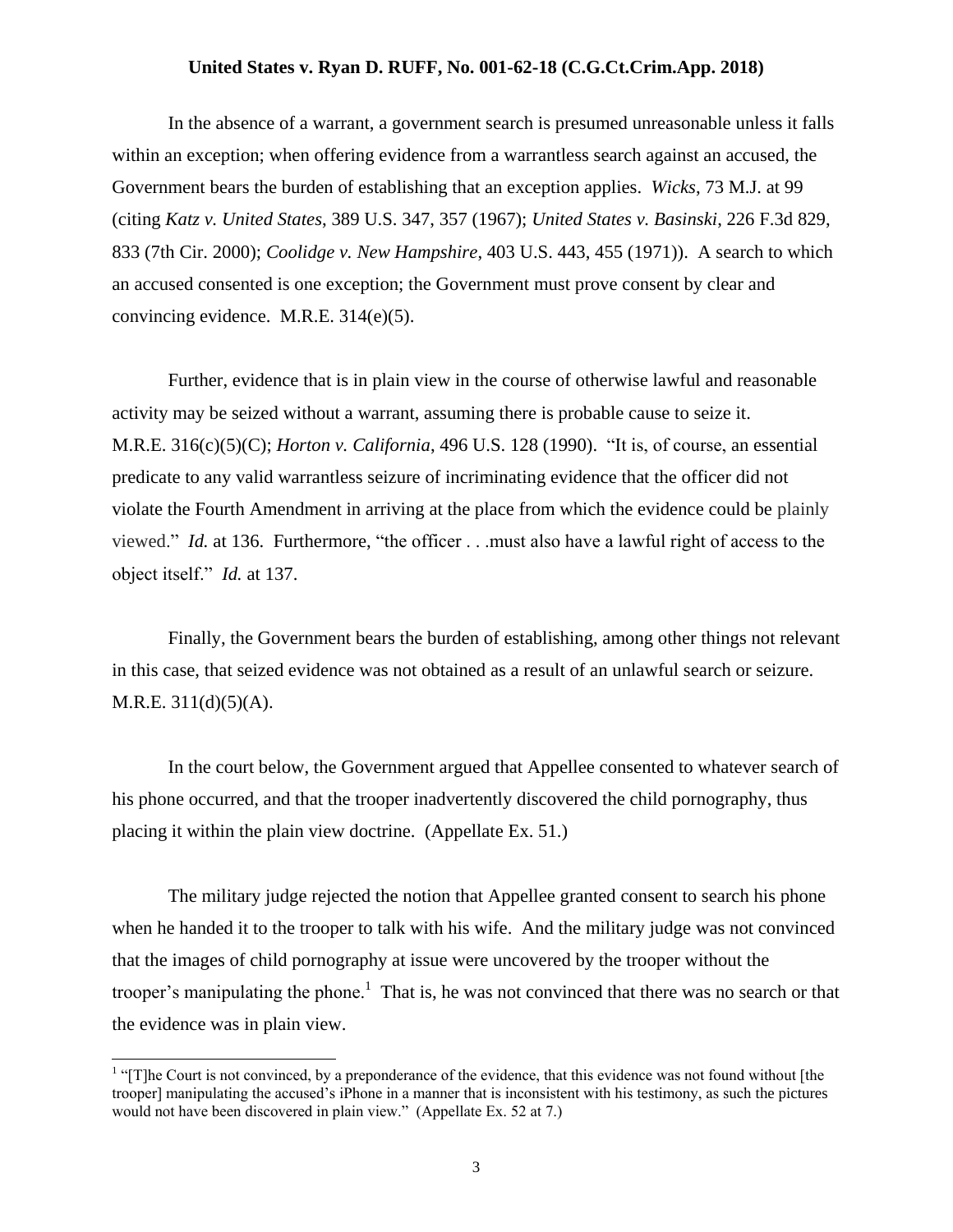The Government now argues before us, "The military judge's finding of fact that [the trooper] was non-credible was clearly erroneous." (Government brief at 6.) The Government then renews its argument that the trooper's actions did not constitute a search because the child pornography was in plain view, which depends upon the credibility argument. As well, the Government renews the argument that if there was a search, Appellee consented to it.

We quickly reject the unconvincing argument that Appellee consented to a search. That argument is encapsulated in this sentence: "Appellee's statement indicates that he provided his phone to [the trooper] so that [the trooper] could assist Appellee's wife in locating the barracks, regardless of the use or manipulation of the phone that would be required by [the trooper] in order to achieve this purpose." (Government brief at 13.) There is no basis in Appellee's statement for the Government's "regardless . . ." assertion – the Government cites the military judge's findings of fact, "can you give my wife directions to the barracks?" (Government brief at 13 (citing Appellate Ex. 52 at 2.)) No official asked Appellee to consent to a search of his phone, and consent to a search cannot be inferred from the mere act of handing the phone to the trooper for the purpose of speaking with Appellee's wife. The idea that Appellee was consenting to any manipulation of his phone beyond the phone application already displayed on the device is fanciful.

As for the Government's position that the military judge was clearly erroneous to find the trooper non-credible,<sup>2</sup> it consists of disagreement with the military judge's assessment of the evidence on credibility. It cannot be said that there was no evidence undermining the trooper's credibility. In addition to three specific matters casting doubt on the trooper's credibility that the military judge mentioned in his ruling, the military judge was entitled to consider the inherent credibility of the testimony and his observations of the trooper in court. Mere disagreement with the military judge does not establish that the military judge's findings are clearly erroneous. *Wicks*, 73 M.J. at 98 (quoting *United States v. White*, 69 M.J. 236, 239 (C.A.A.F. 2010)).

 $\overline{\phantom{a}}$ 

 $<sup>2</sup>$  The military judge's statement, set out in the previous footnote, from which one infers his assessment that the</sup> trooper was not credible, is contained under the heading "Conclusions of Law." Nevertheless, the military judge's assessment that the trooper was not credible may properly be characterized as a finding of fact, subject to the clearly-erroneous standard, if it needs to be considered by itself at all.